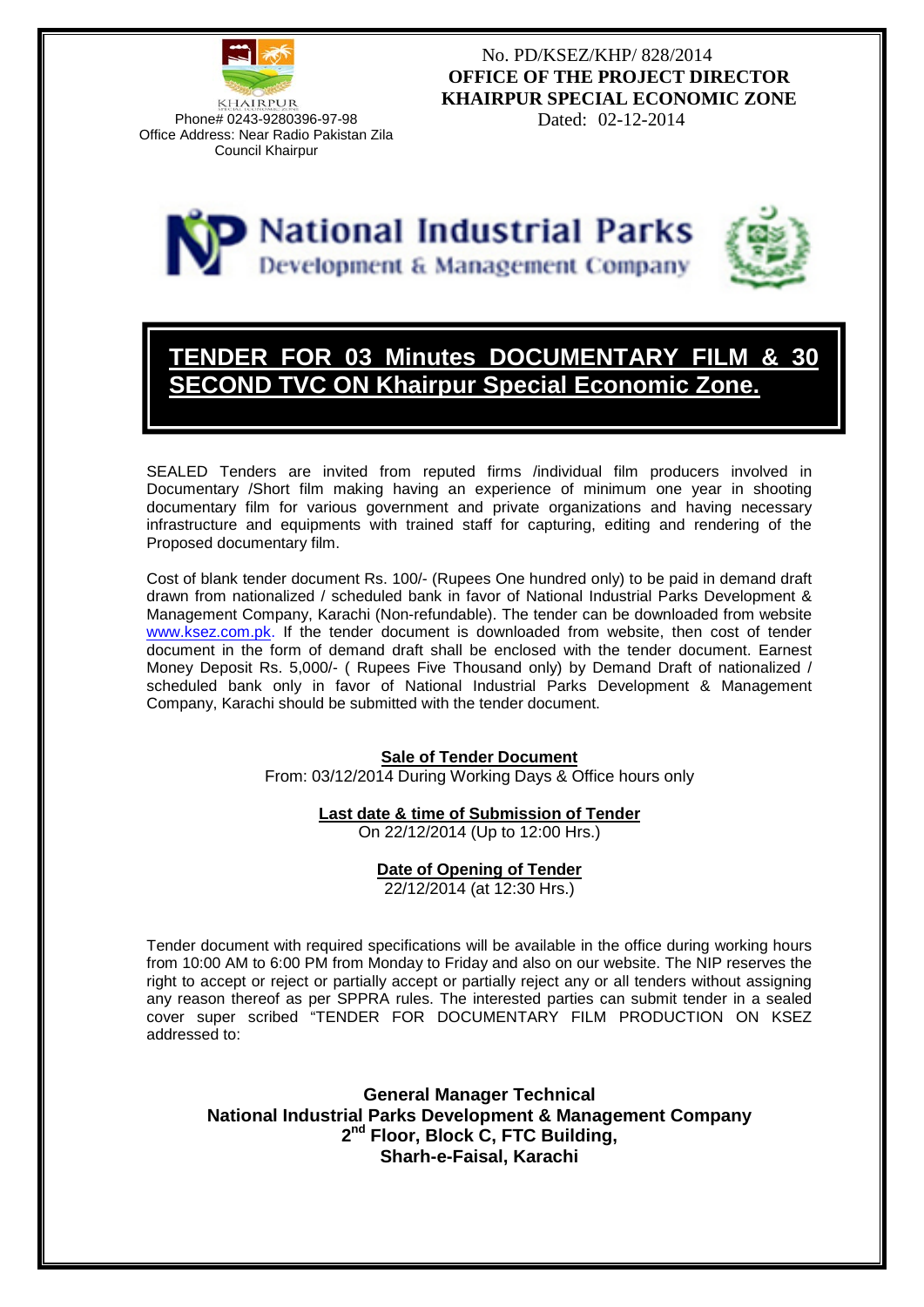

### No. PD/KSEZ/KHP/ 828/2014 **OFFICE OF THE PROJECT DIRECTOR KHAIRPUR SPECIAL ECONOMIC ZONE**

## **Instructions to Bidders and terms and conditions**

#### **A) Earnest Money and Validity of Tender**

- $\triangleright$  Tender shall be accompanied by the requisite Earnest Money in the form of Demand Draft drawn upon any nationalized/ schedule bank in favor of National Industrial Parks Development & Management Company.
- $\triangleright$  Tender is liable to be disqualified and shall not be considered at all, if not accompanied by the requisite Earnest Money in the form stated above,
- $\triangleright$  No interest shall be payable on the amount of Earnest Money and the same will be released after the finalization of rate contract to those bidders who fail to get the contract.
- $\triangleright$  Successful bidders should deposit required security deposit amount in the form of Demand Draft drawn upon any nationalized/ schedule bank in favor of National Industrial Parks Development & Management Company.
- $\triangleright$  Validity of the offer for acceptance should be one month from the date of opening of second envelop.

#### **B) General Terms and Conditions**

- $\triangleright$  Offers should be in two separate envelops, the first containing technical bid and the second containing financial bid.
- $\triangleright$  The format of financial offer should be neatly typed or photocopied. The written matter should be clearly legible. Every page of the tender document should be signed with seal and all cuttings and corrections should be attested by the bidder under his signature.
- $\triangleright$  Original Tender submitted should be complete in all respect with all schedules, documents etc. of the tender document issued by NIP.
- $\triangleright$  The tender may be deposited by hand in the office or may be sent by registered post so as to reach the office by due date and time. No tender shall be entertained after due date and time and the delay on any account shall not be accepted.
- $\triangleright$  NIP reserves the right to reject or accept any tender, without assigning any reason thereof.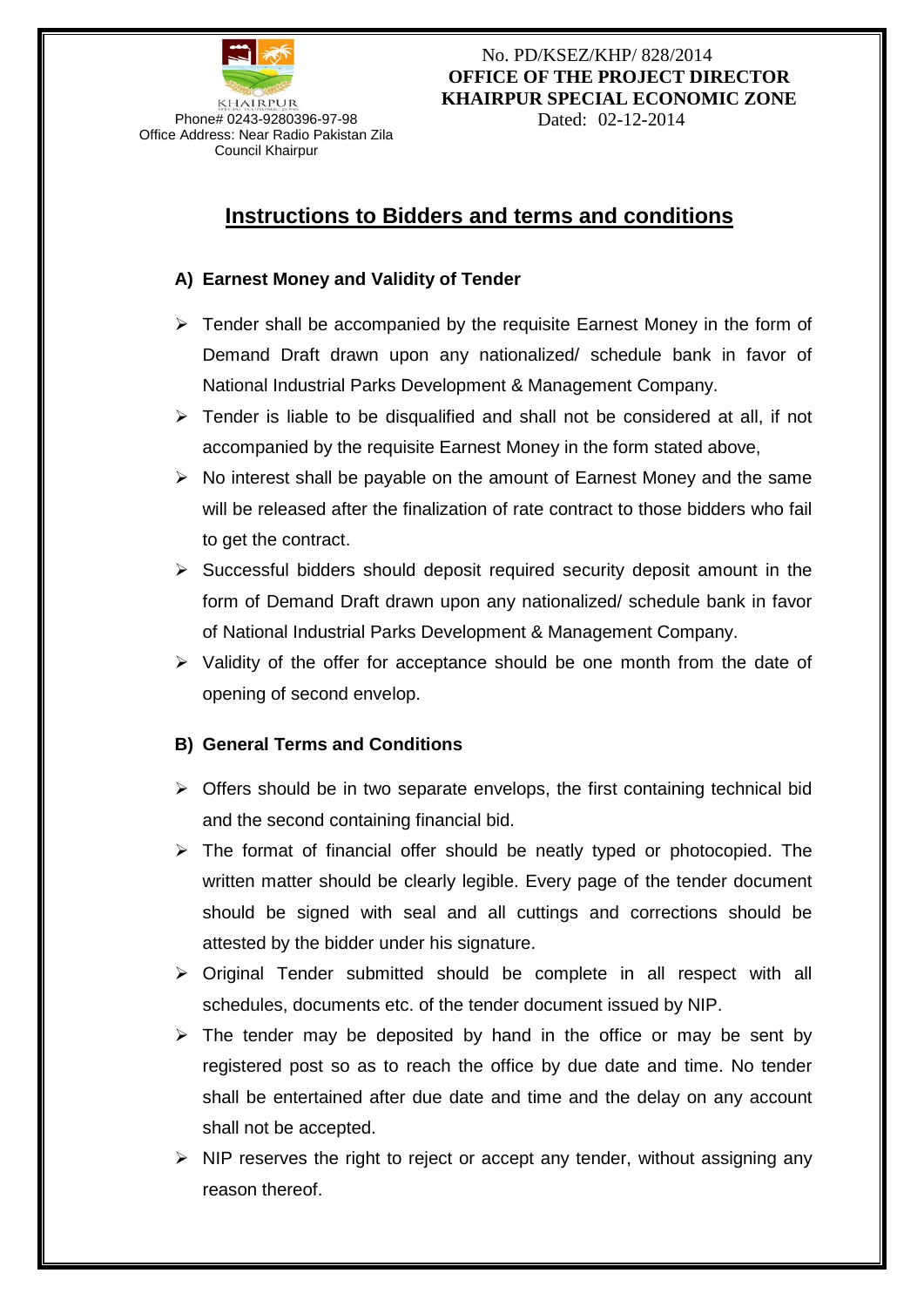

Council Khairpur

### No. PD/KSEZ/KHP/ 828/2014 **OFFICE OF THE PROJECT DIRECTOR KHAIRPUR SPECIAL ECONOMIC ZONE**

- $\triangleright$  Before submission of the tender, bidders are required to make themselves fully conversant with the scope of the work, technical requirements and specifications etc. so that no ambiguity arises later on.
- $\triangleright$  The tender must contain the name, residence and places of business of the persons submitting the tender. The representative should bring an authorization letter from the bidder at the time of opening of tender.
- $\triangleright$  First sealed envelope marked as Technical bid should contain
	- Earnest Money
	- Declaration by the bidder (Performa attached)
	- Copy of registration certificate duly attested by competent authority.
	- Company profile.
	- Original Tender Document duly signed and sealed on each page.
- $\triangleright$  Second sealed envelope should contain price bid only. It should be super scribed as 'Financial Bid'
- $\triangleright$  The second tender document should be sealed in separate envelopes and then both the envelopes should again be sealed inside a main envelop. All the three envelops should clearly bear the following:
	- Name of the work
	- Name and address of the bidder
	- Due date
	- Name of contact person
	- Phone No.
- $\triangleright$  Bidders who give satisfactory evidence of documents will only be considered.
- $\triangleright$  The tender price will be inclusive of all taxes and duties, transportation, loading, uploading etc. The bidder will be totally responsible for complying with all rules and requirements concerning all taxes and duties.
- $\triangleright$  The tenders received through email or fax shall not be accepted under any circumstances.
- $\triangleright$  The amount quoted in tender should be on a fixed basis. Request for enhancement of contract rates shall not be considered under any circumstances.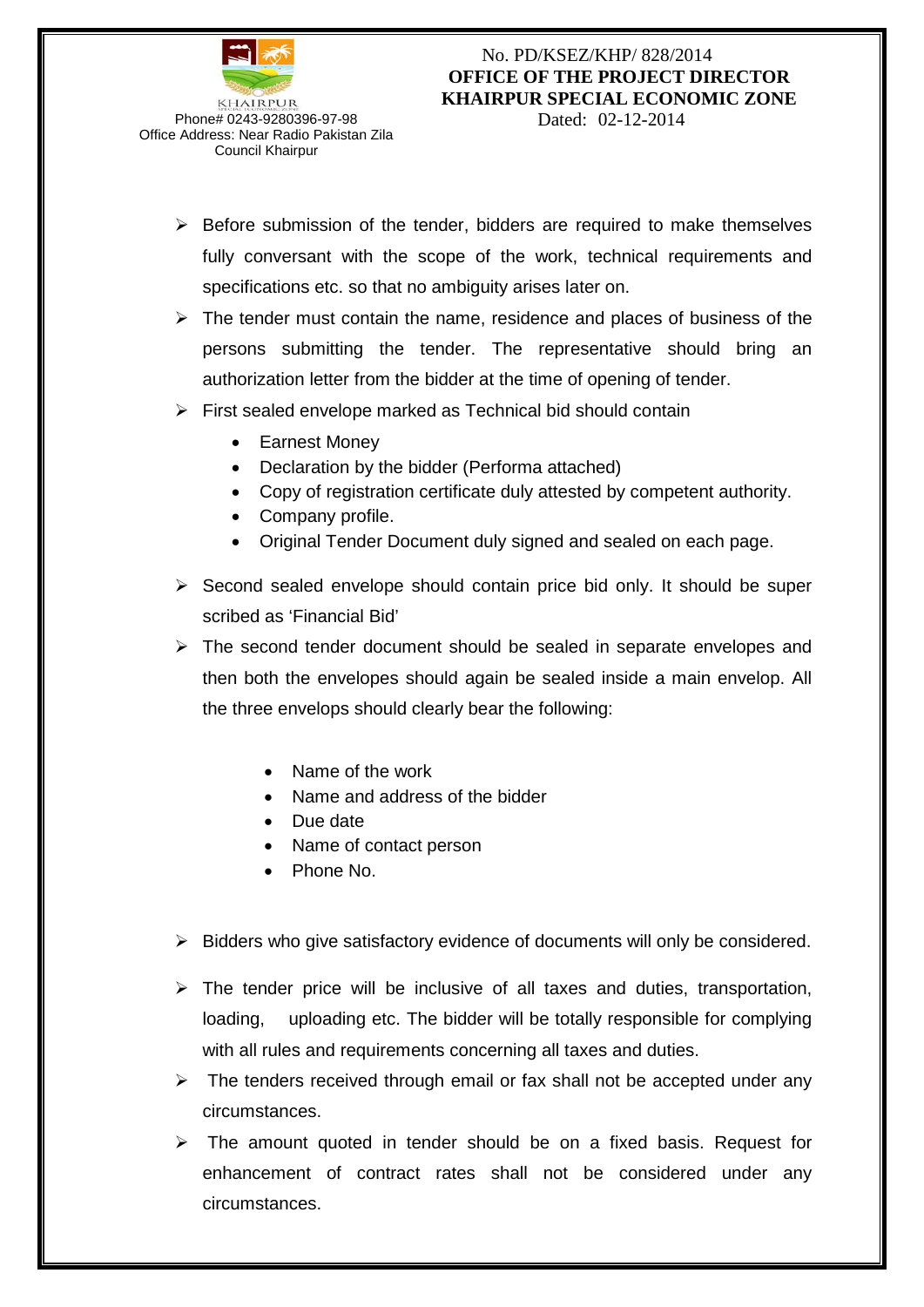

#### No. PD/KSEZ/KHP/ 828/2014 **OFFICE OF THE PROJECT DIRECTOR KHAIRPUR SPECIAL ECONOMIC ZONE**

- $\triangleright$  The allotted tender shall be non-transferable
- $\triangleright$  Tenders received after closing date and time prescribed for submission of tender shall not be accepted under any circumstances.
- $\triangleright$  For any copyright or patent rights issue, the individuals/firm would itself be responsible.
- $\triangleright$  All the assigned work should be finished and delivered as per time frame given by NIP.
- $\triangleright$  The installation of the equipments, their security and maintenance is the responsibility of the bidder.

### **C) Technical Terms and Conditions**

▶ Shoulder-mount 4K/2K Digital/HD Broadcast Video Cameras Offline Uncompressed

4K/2K HD/HDV Editing.

- $\triangleright$  The Bidders should possess minimum outdoor shooting lighting equipments.
- Editing platforms: Final Cut Pro/Premier Pro/ Etuis 6.

#### **D) Time Frame**

- $\triangleright$  Script to be submitted within 15 days from the date of issuance of the Work Order.
- $\triangleright$  Rough cut to be submitted within 10 days after acceptance of the script by NIP.
- $\triangleright$  All final deliveries to be submitted with next 15 days. The final copy of the documentary is expected with 40 days from the date of issuance of the work order.
- $\triangleright$  Ten DVD copies with specially designed and printed art cover and DVD stickers.